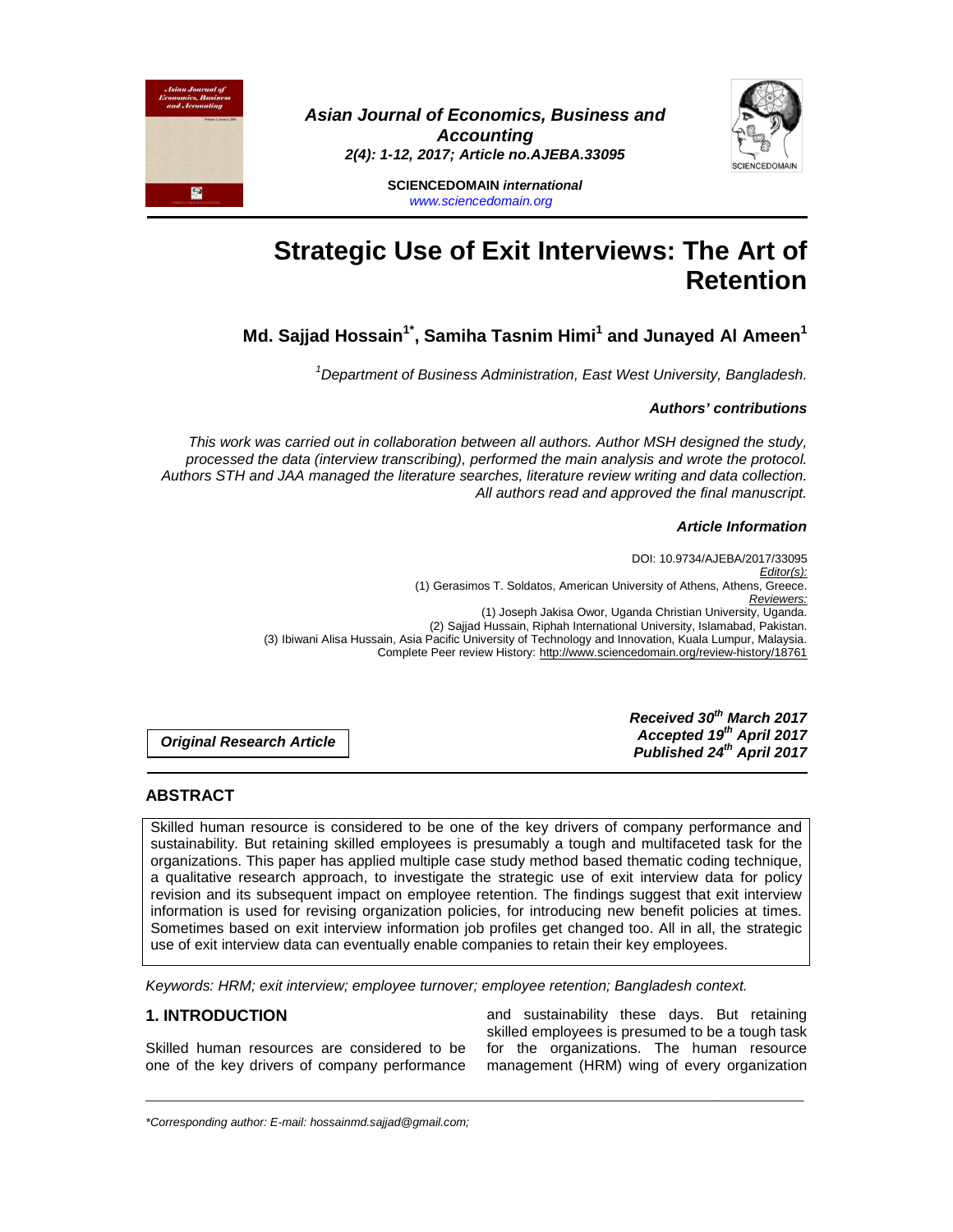comes up with different policies to ensure stable workforce management. Attracting and retaining quality human resource can be considered as the core deliverables or objectives of HRM department.

Exit interview is a HRM tool which can be strategically used to source critical information about the organizations, revise and formulate policies, and eventually retain skilled employees in long run. It is an oral conversation between the departing employees and a representative of the organization regarding the reasons triggering the separation (resignation). It provides the concerned authority with information that might help them to improve their organizational policy. Sometime an effective exit interview may prevent the employee turnover. A proper exit interview discloses authentic information of employee perception regarding the organization. Hence, it's worth investigating how the practice of exit interview is panning out in modern workplace and helping the organizations to retain key employees in future.

## **2. LITERATURE REVIEW**

## **2.1 Job Satisfaction**

"Satisfaction means fulfillment of one's needs, wants, and desire. It is basically upon what an individual wants, and what he gets." Job satisfaction is a measure of how happy workers are with their job and working environment. There may be many factors affecting the organizational effectiveness and one of them is the employee satisfaction. Any organization should have a culture which encourages the employee satisfaction [1]. It is the degree to which individuals like or dislike their occupation so it can show up in given work circumstances. Job satisfaction is firmly connected to individual's conduct in the workplace [2]. Job satisfaction is the feeling that shows up as a response to the recognition that empowers the material and psychological needs [3]. It is the collection of feelings and convictions that individuals have about their present place of employment. It can extend from extraordinary fulfillment to outrageous disappointment. Individuals can have different thoughts about different aspects of their occupations, for example, the sort of work they do, the colleagues, supervisors or subordinates and their salary [4].

According to Currivan proposed ambitious research, there are four possible causal models (satisfaction comes before dedication, dedication comes before satisfaction, satisfaction and dedication have a reciprocal relationship, and satisfaction and dedication have no significant relationship), assuming the view dominant up to now, that job satisfaction was the cause of greater organizational commitment. The result could not determine this causality as something significant [5]. Any particular Job that can satisfy a person's physiologically, psychologically, and environmentally made him say that he/she is satisfied with his/her work [6]. Vroom defines job satisfaction on the base of the roles employees are playing on the workplace [7].

In relation to the background, it's worth highlighting the positive relationship with peer support, with superiors, and relation with pay satisfaction, and negative relationships with unclear promotion process and excessive workload etc. which play crucial roles in triggering job satisfaction [5]. With regard to behavioral outcomes, it is common to find a positive relationship with most of the behaviors that organizations desire [8]. Job satisfaction is basically the positive and the negative feelings an employee have towards his/her work. When a worker is employed in a business organization that brings needs desires and experiences, which can be, determine as the expectation that he should be dismissed. Job satisfaction constitutes on both that matches expectations and real award [2]. According to the traditional model, job satisfaction refers to all the feelings about the job of an individual. However, job satisfaction or dissatisfaction does not only depend on the job but also depend on the expectation that individuals have about their job. This expectation refers to the facilities that their organization should provide [9]. Job satisfaction comes with a feeling of achieving something and being successful in workplace. It directly affects the productivity and personal gaining. The point of job satisfaction is that one will enjoy his work and will be rewarded for the efforts. Job satisfaction is the main factor to earn promotion, healthy amount of money, recognition, and the other goals to achieve self -fulfillment [10]. So, job satisfaction is the mixing of some factors, which bring the feelings of satisfaction.

Job satisfaction is the concept, which is multifaceted and complex, and different people understand it in different ways. Job satisfaction is connected with motivation. But there is no clear relation between them. Satisfaction is not as same as motivation. Job satisfaction is the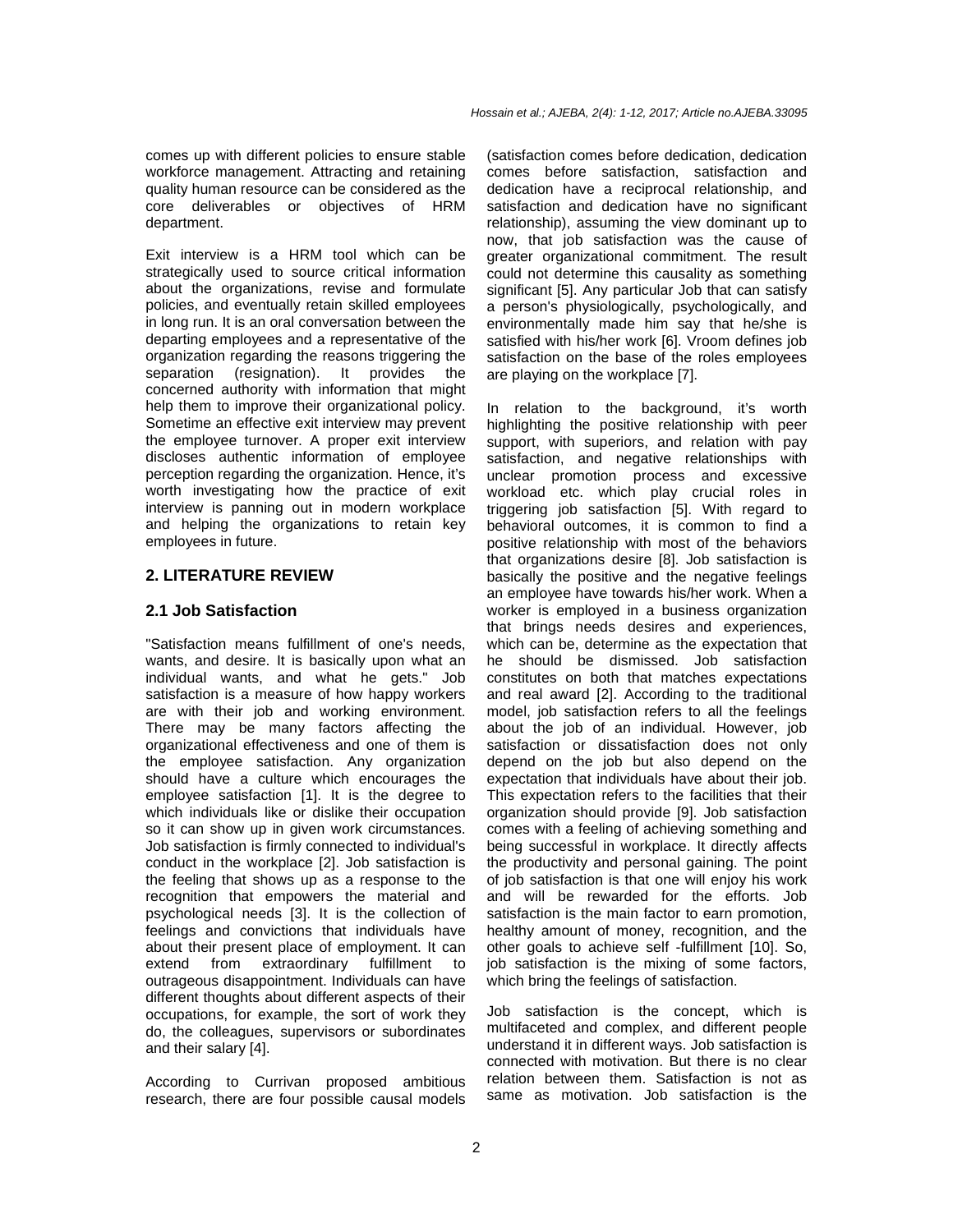internal feelings of a person, so it may contain personal feelings, qualitative or quantitative achievements and so on [11].

#### **2.2 Job Turnover**

There are two key variables of turnover. One is job satisfaction another one is opportunity. Job satisfaction is generally called the 'push' of internal organization and it refers to the positive favorable attitudes toward their jobs. On the other hand, opportunity is the 'pull' of external labor market in which alternative occupational roles trigger the turnover. At the same time, there are also some other sides which need to be distinguished from voluntary and involuntary turnover along with avoidable and unavoidable separations. Situation that can be avoided relates to the conditions on which the employer has some control such as, salary, opportunities and working environment or working conditions. Whereas, unavoidable separations are uncontrollable situations such as, maternity leave, retirement and death. Voluntary turnover refers to quit the job or resignation that is initiated by the employees while involuntary one refers to dismissals or layoffs that are initiated by the employers. Many more researches focused on voluntary and avoidable separations because they can be easily controlled by the organizations [12].

The main focus of any organization's management should be concerned with the impact of job turnover on organization's effectiveness, efficiency and costs. Turnover can be seen as some specific benefits that can help to keep their salary costs down, creating opportunities in nearer future, encouraging flexibility of staffing and restructuring the organization. Hiring new employees with new ideas and experiences can reduce the frustration which has been already created by dead-end jobs. There are some other positional replacement costs that can be summarized as incurring cost when any individual leaves the organization, cost of making advertisement, recruitment and selection for the replacement, cost of orientation and training which is needed for better efficiency and cost of loosing production and productivity [13].

## **2.3 The Exit Interview**

The exit interview is a conversation between a representative of the organization and a departing employee to reveal reasons for departing [14]. It is nothing but taking information from ex-employees about their experience on this job and also the real reason for quitting the job [15]. An exit interview is actually a bunch of question, why the employees are leaving? What does HR department think about it? About 79 percent organizations do not have a proper budget for employee retention. Most of the time anonymous information gives the most important value. In exit interview data, the organizations should not always try to find the fault of supervision and has confusion on ownership [16]. Data collected from exit interviews are thought to be linked with culture, career planning and other factors of an organization [17].

The Exit interview survey knows the reason why representatives leave, likewise gives chances to effective correspondence in a few extra territories also. These include, for example, clarification of complaints against employees being released, sharing of information about benefits of medical insurance, pension programs, and eligibility for unemployment compensation, promotion of positive relations with former employees, discussion of policies on references and eligibility for rehiring, and identification of problems required some corrective measures. The exit interview survey ought to be viewed as a chance to hold skilled workers by investigating the reasons for disappointment and looking for answers for their worries including upkeep [18]. The motivation behind exit interview survey is to assemble genuine data about their involvement with the firm and furthermore to comprehend why they feel the need to leave and what leads them to settle on that choice [15]. Exit interviews should not be taken in a corporate atmosphere. If any third party takes the interview of the exemployee he/she would be more comfortable to share their experience with the firm, and its lacking and the reason behind leaving. It will increase the standard of the interview which is very important [19]. Exit Interviews should focus on the company and the information gathered should have helpful and constructive feedback that can be used to move the company, employees, and processes forward [20]. In today's knowledge economy, the skilled employees drive organizational success thus work as the asset of that particular organization. So, the company must learn from them—why they stay when they stay, why they want to leave, and how the organization may change things in its own favor. A thoughtful exit-interview process can create a constant flow of feedback on all fronts [21]. Silverman indicated the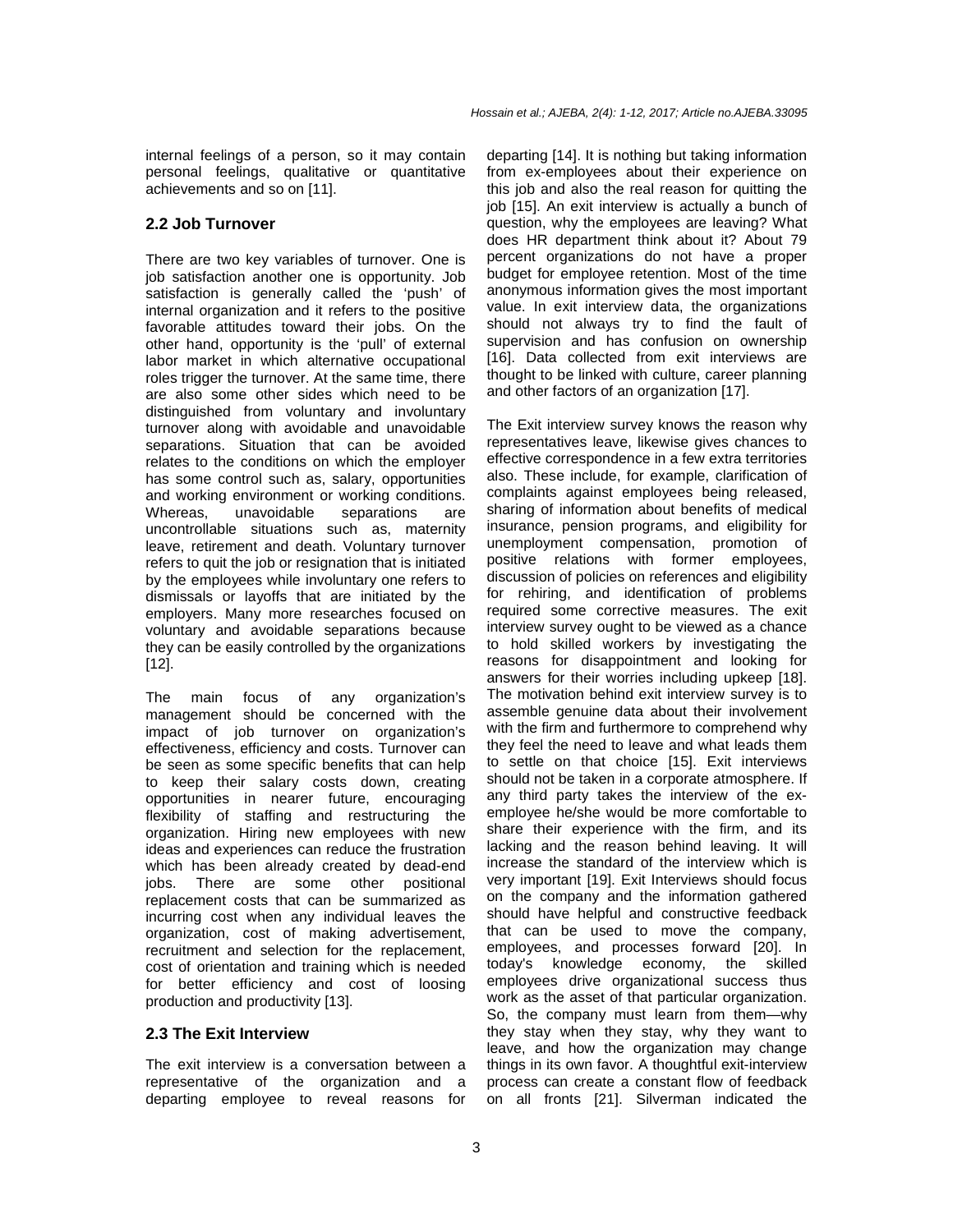importance of employee exit interviews, as it prevents some potential problems that may occur. Firstly, the ownership of intellectual property rights that is owned by the departing employees would not be taken to another organization. Secondly, the relationship between the organization and the departing employees would not be jeopardized. Finally, the departing employee should not have any hostile feelings about any parts of that organization or the employee [22].

Two main purposes of exit interviews are discovery and communication. What is the element that motivated the employee to vacant the post is not an easy task to invent for the management. It demands the quality amount of time, a smart HR professional for delivering appropriate dialogue, a proper analysis, and subsequent feedback. In terms of understanding the behavior of employees and their cooperation organization makes exit interviews mandatory before paying their final pay cheek [23]. Exit interviews and surveys are beneficial for providing information about both diagnosis and strategy, improving public relations goals that allow the employee for venting his or her pent-up feelings [24]. Exit interview helps to know the real reasons for leaving the job of the employees and also makes an effective communication in several areas. For example: clarification of complaints against employees being released, sharing of information about benefits, including maintaining medical insurance, pension, and unemployment Compensation depending on eligibility, promotion of positive relations with former employees, discussion of policies on references and rehiring depending on eligibility, and problem identification areas also required corrective measures [25]. However, the essence of an interview requires elicitation of self-report data which yields the potential for biases, especially in the instance of exit interviews. Many companies refrain from using exit interviews because the exiting employees are not diverse, which automatically creates biased results [26]. Lack of motivation, retaliation, and lack of anonymity are such reasons why employees are motivated to provide biased responses on their exit interviews [27]. It is also thought that the mode and timing of a exit interview survey can influence the precision of data ([28]. Based on the information by [29]. it has been stated that a new perception of the exit interview is, there should be the reduction of efficiency or

effectiveness as a mandatory factor. A good management always ensures the acceptance of such corrosion and that stays that way. He also said that the exit has to have a rational reason and it should perform in a systematic way. Most of the time managers are trying to ignore this system of taking exit interviews, as most of them believe that it might reveal the organizational flaws and failures. And top management will not go to like this. He also suggests the information collected from exit interviews that should be used as the form of recommendation and suggestions for training [29]. In 1981-82, a study was completed on the management of 150 North American university libraries on turnover of employees in support staff positions and the findings indicate that about 50 percent of these libraries always carried out exit interviews where 36 percent sometimes and 14 percent never. Individuals who are responsible for conducting the exit interviews were identified. Nearly 60 percent of these cases, the library personnel officer or a representative of the university personnel officer was involved. Generally, a library administrator or the employee's supervisor as the interviewer and it was the preference of the departing employee [18]. The interviewer should avoid asking some questions. Targeted question about specific people or issues and office gossip. It should never be constructive and won't be reliable information. Anything could be constructed as a slander. The conversation should focus on the employee's experience. Although, they may have a negative feeling to say about some certain people. So, you should listen without agreeing or disagree with his or her point rather than get into personal issues and keep the conversation professional and workrelated [30]. Departing employees should be treated with respect and gratitude. That may encourage them to recommend their previous companies to potential employees, to use and suggest the companies' products and services create business alliances between their previous and new employers. Letting them leave as an ambassador and customer is fruitful for an organization [24].

So, the exit interview is a structured process where the employees can open up, to share their experiences with the firm, the reason behind quitting the job, and the flaws in the organization so that the management can take the better solution to improve things if needed and can employee retention process.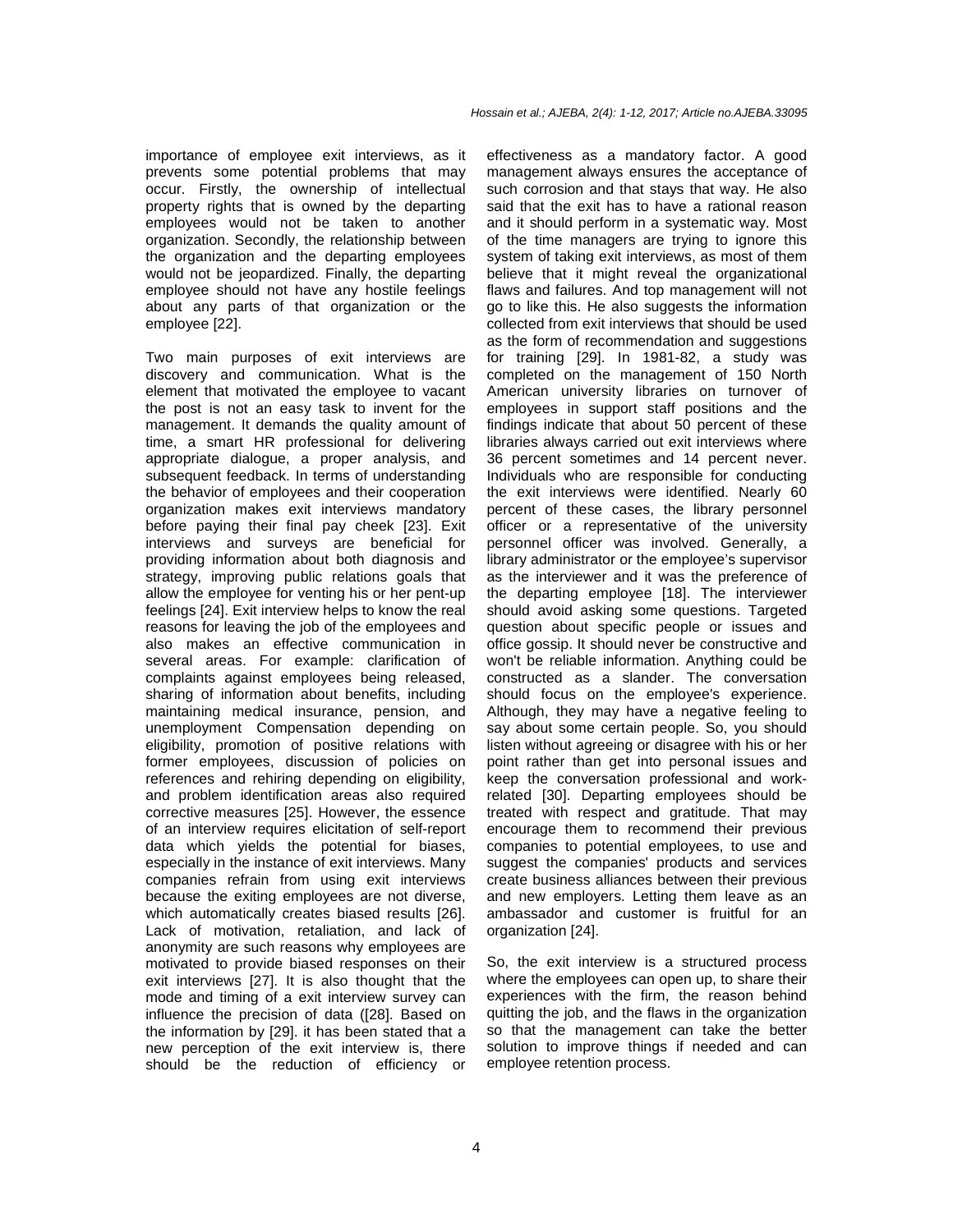#### **2.4 The Post-turnover Survey**

Most of the organizations conduct a postturnover survey as a substitute of the exit interview. Several advantages are cited for the use of questionnaires. The lapse of time will encourage the former employee to be more rational and make honest assessments about the employee and the supervisor. If the surveys are anonymously conducted then both the employer and the employee will be relieved from the pressure of a face to face confrontation. The use of questionnaire helps the organization to sample consistently rather than depending on the evidence produced by an individual employee [31]. The reactions to exit interview survey questions must be full scale and consistent from time to time so they can be translated suitably or factually dissected [32]. This represents an issue for up close and personal meetings that ask unstructured and open-finished inquiries. This kind of meeting brings out information that is exceptional, and along these lines, it can't be organized to differentiate it from other existing representatives .Inquire about recommends that the data that is picked up from the post employment surveys is just helpful to the entire association for discovering patterns. Along these lines the suitable reactions ought to be differentiated and other leaving workers [27]. The Nebraska Department of Correctional Services moved toward the Center for Applied Psychological Services to assess their present exit interview process. They were given a couple of proposals. Firstly, they were encouraged to execute their answer elective, "Other," on the request that have been asked to specialists to check their motivations behind leaving since it would not summon enough information. Next, they proposed the making of different more answer choices with particular illuminations behind taking off.In the wake of considering 54 rating-scale explanations they proposed including three open-finished demand with respect to recommendation for the affiliation and from which answers would be collected into six classes for examination. The eventual outcomes of the post work studies were then easily separated and measured [33].

The results of conducting the exit interview results in targeting several key areas that are, management practices, employee replacement, training and development, compensation and benefits, health and safety, job security and relations between supervisor and employee. These preliminary findings for turnover are the reasons for leaving [34]. There are numerous ways organizations can control for a one-sided reaction. A significant part of the inquiries convey about various ways to deal with assurance secrecy to the agent. Furthermore evidence suggests that a delegate will reveal exact information depending upon his or her general perspective. In case if the current employees feel that they have been generally and genuinely treated well by the organization, their reports will be straightforward. On the other hand, while existing employees feel that they have been extremely mishandled by the association, they are frequently moved to be sincere in spite of the possible repercussions of their report [27]. Similarly, the technique for exit interview survey can influence answers. While the most as frequently as possible utilized method is face-toface questionnaire [35]. A few associations have started the utilization of online exit employment surveys. Since, Fifth Third Bank got Web exist from Nobscot Corp (a web-based exit interview tool), the organization reports getting higher quality data in a productive house from exit interview survey. Vice-president of Human resource, Teresa tanner commented, "Because it's from an outside vendor, workers feel that their privacy is secured" [32]. Face-to-face interview takes more times than any form of questionnaire tends. Despite this their cost in time and money, eye to eye gatherings are seen as the most productive to the present specialist since he or she has a chance to be "heard" [35]. For the association, the advantages of up close and personal survey are more inside and out appraisal of the center reasons left the affiliation. In view of the customized inquiries of an experienced examiner, semi-composed very close meeting can locate the base of an issue where a structured questionnaire could not [35]. Whenever possible, a blend of up close and personal and survey might be best. The evaluation of exit interview program is not well documented. There are several amounts of considerable distortions in the information that has been gathered through exit interviews when comparing the results of the survey completed by the same employees. One study concluded that unavoidable terminations such as, moving or pregnancy appear as the only exit interviews that express the accurate information. This extra organizational nature of such turnover poses a little threat when it is revealed during an exit interview [36].

In order to transform exit interview surveys into a successful method of authoritative change, their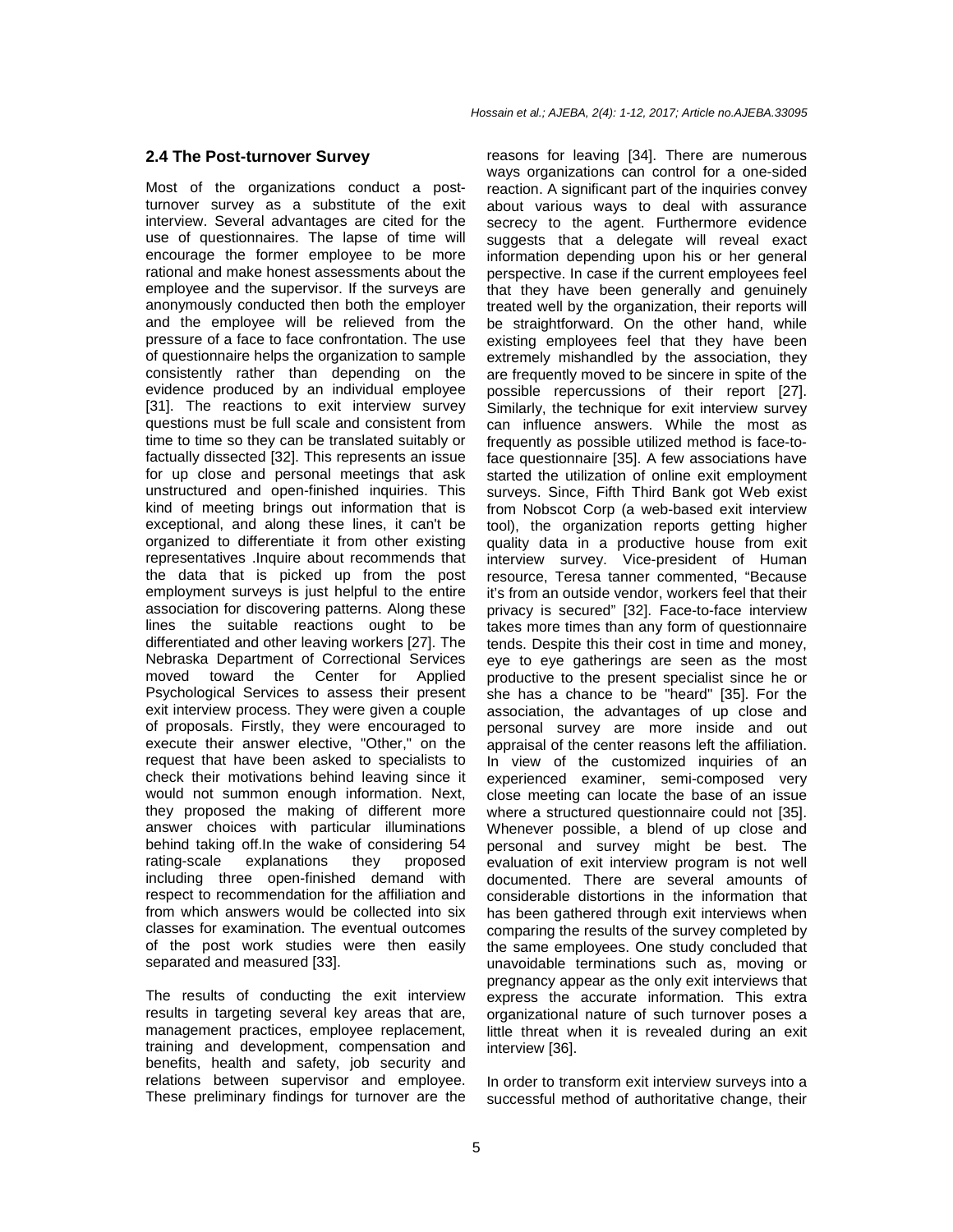examination must be put to utilize. Shockingly, in America, an investigation of CEOs definite that while 81% reliably lead exit interview reviews, only 17% constantly or to some degree as regularly as conceivable use the results [26]. Other written work suggests that associations use the information of exit interview overviews on an individual commence, seeing each meeting as its own particular story rather than a bit of a turnover slant [32]. The outcomes of this audit and the written work recommend that more research is required as for the definitive use of exit interview survey overviews. One study determined whether exit interviews are costeffective or not, whether savings in turnover costs exceed the cost of the interviews or not. This investigation has reached three major conclusions. For many organizations, the exit interview is just only a symbolic gesture that has no use of information that has been obtained from the interviews. Many organizations are securing information that is affecting the quality of work life as thus it is used for the reduction of turnover. Even, a little effort is being made to quantify the costs of turnover. So, this is impossible to determine whether exit interviews are cost- effective or not [23].

By using exit interview results, any organization can distinguish issues on a bigger scale. Online exit meeting has made understanding association turnover glides simple. Presently, that Fifth Third Bank utilizes online post employment surveys, its Human Resources division go through reports every month on every office to discover the top reasons why individuals are leaving job [32]. Companies use this data analysis from the appropriate response to find the examples of turnover. After the Nebraska Department of Correctional Services glorified their exit interview, they could distinguish a turnover example, why workers were leaving, all things considered, in light of the way that their stresses were not dealt with the organization. The organization took the data for making a continuous Leadership Development Program for its managers. In this way, the association has altogether enhanced maintenance of its workers [33]. Organizations can use turnover survey to improve it if employee retention is done in right process. Dependent upon its available time, money and size, an association can use composed eye to eye interviews with answers that are outright or polls in electronic casing with especially assessing request to inspire authentic information in the midst of exit interview reviews. exit interview surveys may be led by an outside

consultant or outsider gathering, for the best HR practice and increment legitimacy. Successful associations plan to keep data as obscure as could be permitted and assurance that leaving employee will know the inspiration driving the exit interview survey.

## **2.5 Research Objective(S)**

The primary objective of this study is to investigate the strategic use of exit interview data for policy revision and its subsequent impact on employee retention. Additionally this study also aims at unfolding the true intentions of the concerned companies behind exit interview practice. This study additionally aims at bridging the gap on recent study on exit interview. There is not enough recent studies on exit interview, especially on Bangladesh context.

## **3. METHODOLOGY**

Case study method is a well established research method to study real life situations to understand core problems and factors and the study can be tested on "an event" or "an individual" or "a company" [37]. On the other hand, multiple case study method is expected to include two or more cases to track down replication of logic, variables and eventually generate more robust study results [38].

Where one case study is a good source of data, three case studies were used in this paper for generating more robust findings. For data collection under the multiple case study method, audio taped in-depth interviews were conducted on the HR personnel from the sample organizations. The main analysis was carried out under 'thematic coding technique', a well established qualitative research tool. For that audio taped interviews were converted into detailed transcripts. Primarily, the study was carried out under two broad themes to understand the strategic interplay among exit interview practice, policy revision, policy introduction, and eventually employee retention in near future. The sub-themes (actual study findings) emerged from the interviews and were reported accordingly in the findings part under the broad two themes. Subthemes were extracted from interview transcripts through "Interpretive Reading" as proposed by [39].

For validation purpose selected quotes of the participating HR personnel were furnished under each sub-theme (study findings). Company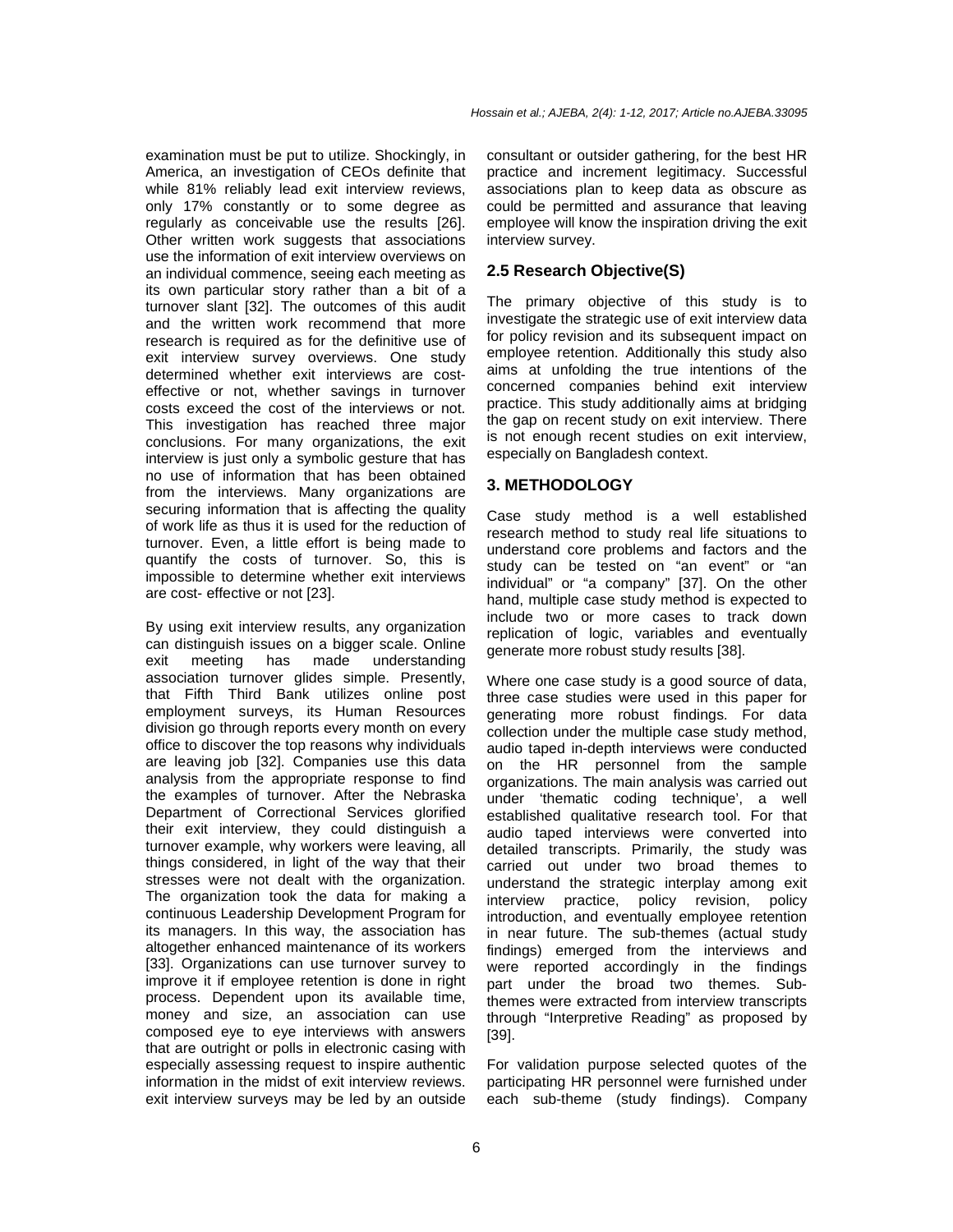attachment of the participants was intentionally kept anonymous for findings generalizability.

## **3.1 Theme A: Intentions behind Exit Interview Practice**

This broad theme explored the reasons and purposes of the concerned companies behind exit interview practice primarily. This section also aims at reporting the exit interview practice from different angles, i.e., department wise practice, organizational level (root level, mid level, top level) etc.

## **3.2 Theme B: Strategic Use of Exit Interview Information**

This broad theme explored the strategic use of exit interview findings. In other words, this section explored how exit interview findings triggered policy revision, policy introduction, and other changes for ensuring better employee retention in near future.

## **3.3 Sample**

The study has been carried out on three renowned companies, local Bangladeshi companies and the other being a multinational company which is operating in Bangladesh too. The sample companies have been selected purposively to incorporate the practices of well performing local companies and a well established foreign company.

## **4. OVERVIEW OF THE COMPANIES**

## **4.1 British American Tobacco Bangladesh (BATB)**

Founded in 1902, British American Tobacco is the leading tobacco company worldwide. With the name Pakistan Tobacco Company, British American Tobacco's first factory in Bangladesh was situated in Fauzdarhat, Chittagong in 1949. During 1965 the second factory was set up in Mohakhali, Dhaka. After the Independence in 1972 it became Bangladesh Tobacco Company limited. In 1998 the company changed its identity to British American Tobacco Bangladesh. With a view to meet consumer demand for a legal product that causes many serious diseases BAT Bangladesh's key role is to conduct their business responsibly. BAT Bangladesh aspire to develop tobacco products with critical mass

appeal that will, over time, be recognized by scientific and regulatory authorities as posing substantially reduced risks to health. BAT Bangladesh has a vision of commercializing a range of products. Among their popular products are Benson and Hedges, John Player, Gold Leaf etc. [40].

# **4.2 Bkash Limited (BKL)**

BKash Limited, a subsidiary of BRAC Bank, started as a joint venture between BRAC Bank Limited, Bangladesh and Money in Motion LLC, USA. In April 2013, International Finance Corporation (IFC), a member of the World Bank Group, became an equity partner and in April 2014, Bill & Melinda Gates Foundation became the investor of the company. With a view to widen the net of financial inclusion, BKash focuses on providing financial services that are convenient, affordable and reliable. Bkash works to become a reliable source to Mobile Financial Services, allowing the people of Bangladesh to safely send and receive money via mobile. BKash has a vision to utilize mobile devices and the telecom networks to extend financial services in a secure manner to the under-served remote population of Bangladesh [41].

## **4.3 Panjeree Publication Limited (PPL)**

Panjeree publication ltd. is one of the leading publication companies in Bangladesh. Incorporated in the year of 2000 as a private limited company, this organization started publishing text books firstly. Letter on, they started publishing other books like suggestions, reference books, creative books, computer books and so on. This organization has established the largest retail bookshop in Bangladesh named "PBS (Panjeree Book Shop)" which has got all the modern facilities including a theater. Panjeree Publications is committed to publish quality books. After enjoying tremendous success in within the country, the organization is now exporting books to India and United Kingdom currently. The organization is planning to increase the volume of book export as well as to increase the number of countries where the books will be exported. With the aim of helping the government with the "Education for All" programmer this organization is working too hard to ensure that the company will provide guide for each and every one. The organization is also focusing on publishing books for all ages along with the CD/ electronic publications [42].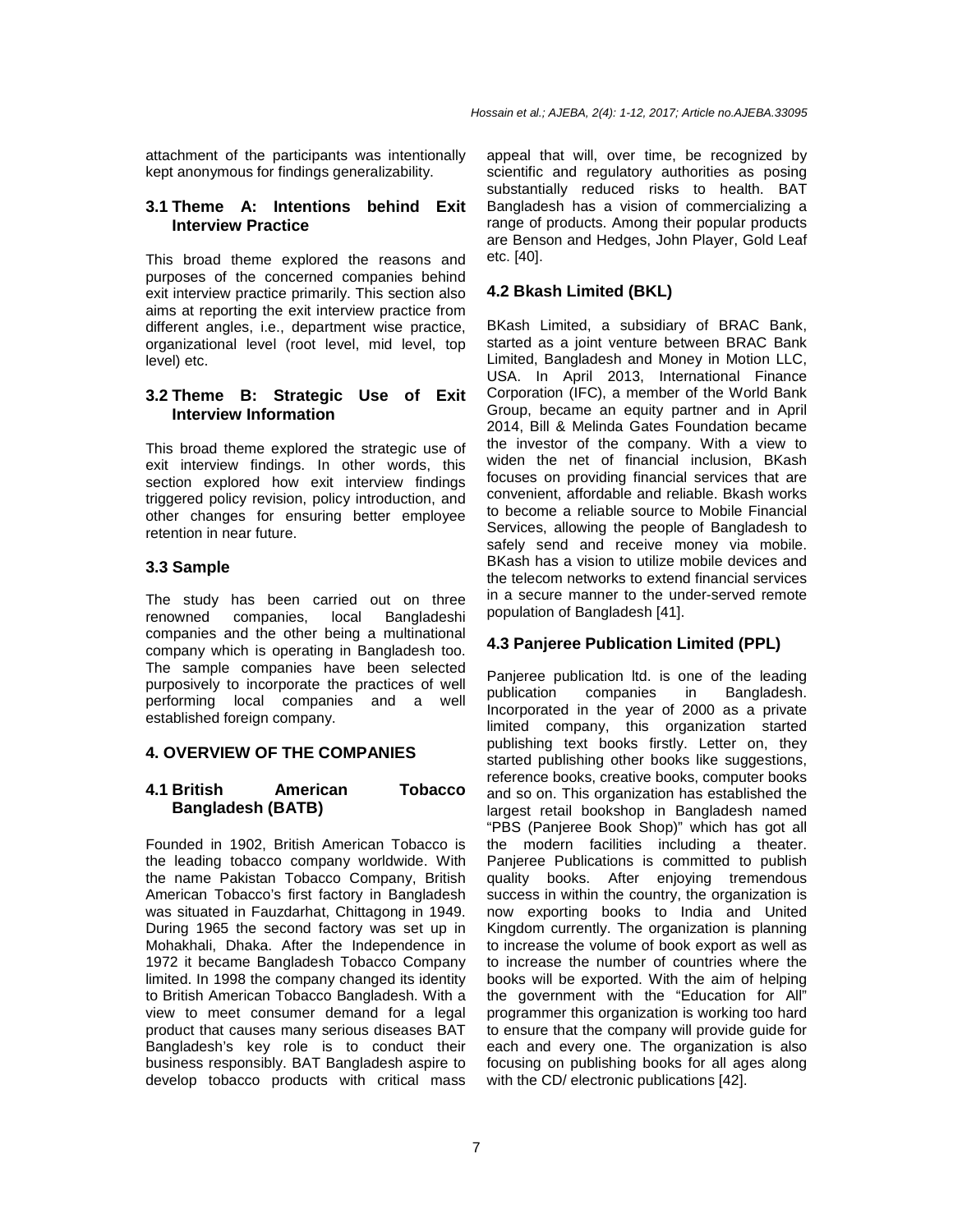#### **5. FINDINGS**

As described under the methodology part, indepth interviews were conducted for data collection. The discussions were framed under broad Theme A and Theme B. The findings are described below:

### **5.1 Theme A: Findings**

The first homogeneous finding of this theme was the fact that all three companies practice exit interview for a long time to unveil the unknown facts.

#### **5.1.1 Practice by organizational level**

There are three types of levels in an organization. From root to top it is named accordingly front line, Middle level and Top level management of an organization. These three levels are equally important to push forward the organization's name and fame. For avoiding such circumstances of turnover, it is important to take exit interview. The information collected from exit interview will help the company to know the reasons about leaving, reducing turnover and helps in avoiding such circumstances. All three companies practice exit interview for all levels. Some relevant quotes are given below:

"All the levels from root to top should have gone through this process".

(Assistant manager of HR department)

"We do this interview across the levels and every voluntary leaver would go through this interview process."

(Senior HR partner of HR department)

"Every employee is important. Whoever resigns we conduct the exit interview for obvious reasons, knowing the core reasons behind their resignation. The process applies to employees from all levels, not just top level."

(HR Manager)

#### **5.1.2 Discovering core reasons**

Discovering the core reasons behind voluntary resignation is a prime motive behind practicing exit interviews in BATB, PPL, and BKL. The companies intend to know why and for what specific reasons employees are leaving. Some relevant quotes are given below:

"We do exit interview to know why they are leaving, whether there is any reason related to supervisor's behavior, nature of the job itself, is he fit for the position or did we able to select the right person for the right position or not."

(Assistant manager of HR department)

"We do exit interview to get an insight. We take collections of exit interview and ask many people and try to know about the trend that is basically triggering their exit."

(Senior HR partner of HR department)

"Every employee is important. Whoever resigns we conduct the exit interview for obvious reasons, knowing the core reasons behind their resignation."

(HR Manager)

#### **5.2 Theme B: Findings**

Findings under this theme identified how BATB, BKL, and PPL are using the exit interview information in their regular HRM practices. The findings are described below:

#### **5.2.1 Policy revision and policy introduction**

Policies are mandatory part of an organization, which includes salary and benefits, these policies can sometimes be the reason of de-motivation and job switch, to know so Exit interview gives a complete insight on the fact that whether policies of the company are triggering some issues in the organization or not. Subsequently policies are revised time to time. Some relevant quotes are given below:

"Exit interview gives us an idea of the effectiveness of our policy. We give significant importance to Exit interview data while revising our whole company policy"

(Senior HR partner of HR department)

"Exit interview information is used to identify and solve the department wise policy every year"

(Assistant manager of HR department)

"We changed our salary policy on 2014. Input from exit interviews was quite helpful." (HR Manager)

"Findings from the pool of exit interviews do form a strong basis for thinking differently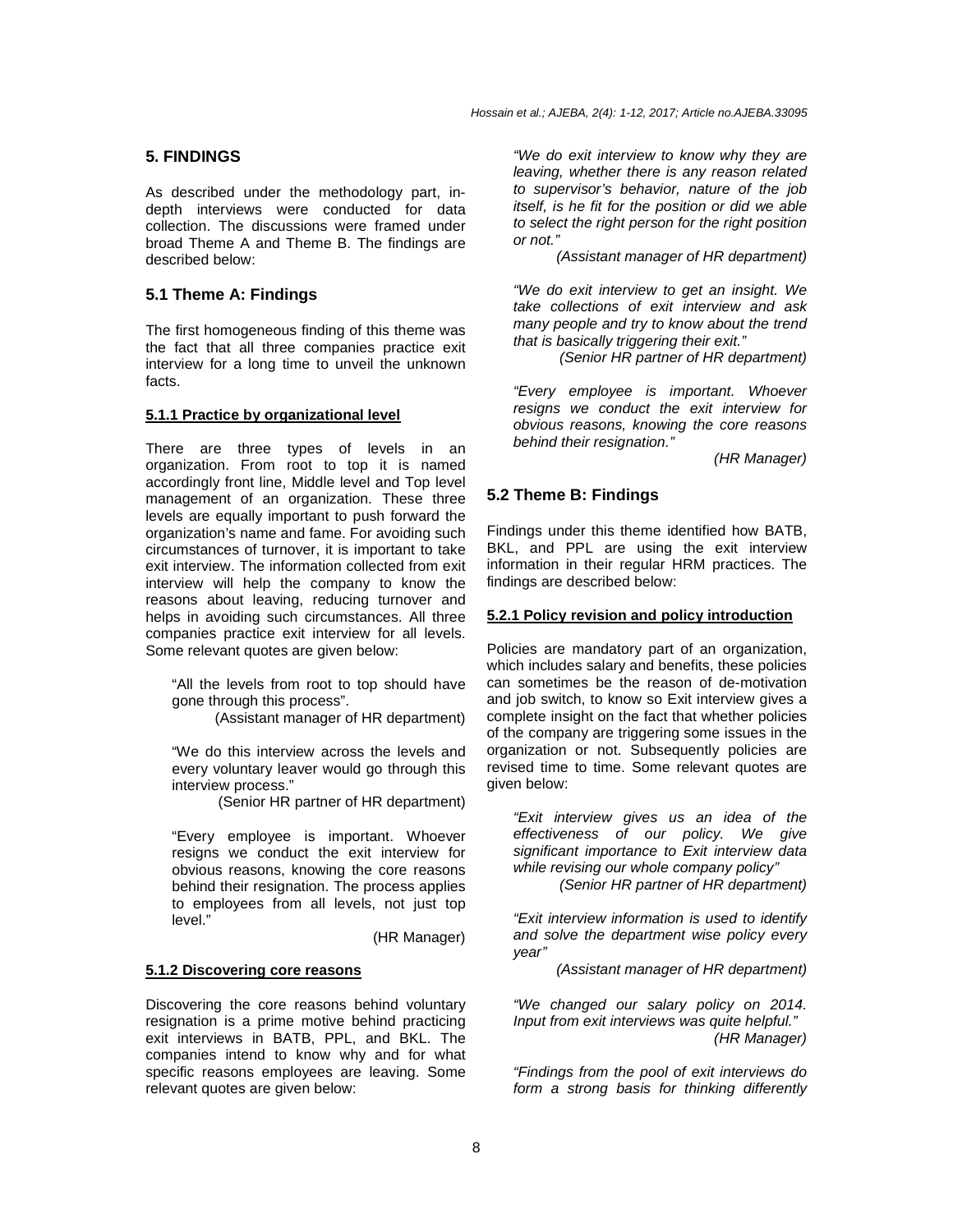and introduce required policies as per the situational demand."

(HR Manager)

### **5.2.2 Change in job profile**

Another intriguing finding under this section was that even the job profile is subject to change based on exit interview information. Though it was not echoed by all three companies but it was evident that it is also a possible use of exit interview information. Some relevant quotes are given below:

"We use exit interview data widely to change or update job profiles"

(Assistant manager of HR department)

"If some work responsibilities are inappropriately assigned and employees resign for that then it is perhaps required to change the job profile. Exit interview can be a handy source for such information."

(HR Manager)

## **5.2.3 Cultural development**

Organization culture is an important element. It determines the values and believes and how people behave. Exit interview is the most reliable source in terms of knowing the organizational culture. Only by taking exit interview we can get close to perfect insight of an organizational culture its effectiveness and drawbacks. BAT significantly emphasizes on this element.

"We strongly maintain our organizational culture and through exit interview we mostly seek if our culture is triggering the turnover"

"Organizational culture is not something that we teach, If an employee is unhappy with the culture through exit interview we discuss the matter and make him understand why we have that element, so he might have a clear idea."

### **5.2.4 Employee retention: The ultimate target**

It was quite clear from the discussion that eventually companies want to retain their key employees or skilled employees. Based on exit interview companies revise policies, introduce new policies or even change job profile to make sure that skilled employees are happy with

company policies and other practices. Some quotes are given below:

"Some action plans must be taken so that we don't face that trap of turnover again"

(Senior HR partner of HR department)

"We intend to indentify the core reasons of resignations and try to solve them so that in future we can retain our important employees."

(HR Manager)

## **6. RESULTS, DISCUSSION AND IMPLICATIONS**

This study generated fairly consistent results in line with literature review and additionally advocated some details on the use of exit interview information. What makes this study unique is that the findings are generated on Bangladesh context, fundamental contribution to the body of exit interview literature.

This study established the fact that exit interview is used as a HRM tool to unmask hidden problems and critical issues which may trigger turnover. The need for discovering the hidden reasons of employee dissatisfaction and subsequent turnover was reasoned by [14,4,21,15,5]. Hence, findings of this study advocate the consensus among studies conducted on different contexts in light of true intentions behind exit interview practice.

Discovering hidden problems and critical issues is one side of the coin while using the findings strategically is quite the other. While [20] argued to use the 'constructive feedback' from exit interview to 'move' the company forward, [12] argued that many separations (resignations) can be avoided if organizations take effective measures, and [17] argued about the gravity of exit interview information which is thought to be linked with company culture, career planning and other factors of an organization. But 'how' these works can be integrated and implemented remains a bit unclear. This study generated details on the strategic use of exit interview information on Bangladesh context in a lot clearer manner. Such strategic use includes 'policy revision and policy introduction', 'job profile change', and 'cultural development', as listed under 'Theme B' findings. The findings also advocated that such uses are linked to one obvious motive-employee retention.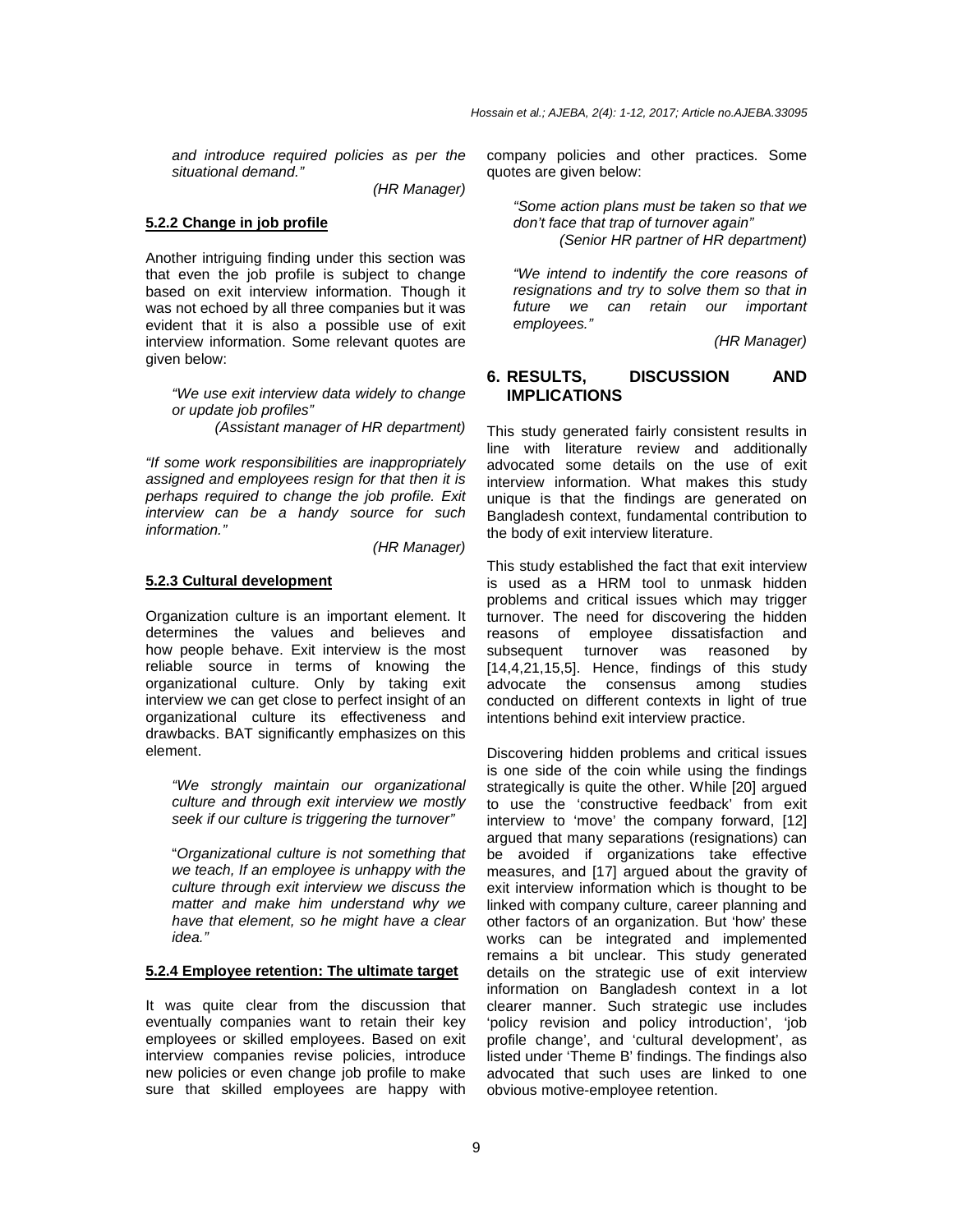| <b>Findings</b>                                                                                                                       | <b>Rationale</b>                                                               | <b>Evidence</b>                                                                                                           |
|---------------------------------------------------------------------------------------------------------------------------------------|--------------------------------------------------------------------------------|---------------------------------------------------------------------------------------------------------------------------|
| Broad Theme A: Intentions Behind Exit<br>Interview Practice                                                                           | Limited literature exists on<br>Bangladesh context                             | Extant literature review                                                                                                  |
| Theme B: Strategic Use of Exit Interview<br>Information                                                                               | Limited literature exists on<br>Bangladesh context                             | Extant literature review                                                                                                  |
| Findings under Broad Theme A: Sub-<br>themes<br>⋗<br>Discovering core reasons of<br>turnover<br>Practice by organizational level<br>⋗ | The emerging sub-themes<br>present the study findings<br>in a cohesive manner. | Sub-themes were<br>extracted<br>interview<br>from<br>transcripts<br>through "Interpretive Reading"<br>as proposed by [39] |
|                                                                                                                                       |                                                                                | Some of the key comments of<br>the respondents were quoted<br>under each sub-theme.                                       |
| Findings under Broad Theme B:<br>(Sub-themes)                                                                                         | The emerging sub-themes<br>present the study findings                          | Sub-themes were extracted<br>interview<br>from<br>transcripts                                                             |
| <b>Policy Revision and Policy</b><br>⋗<br>Introduction                                                                                | in a cohesive manner.                                                          | through "Interpretive Reading"<br>as proposed by [39]. Some of                                                            |
| ⋗<br>Change in Job profile<br><b>Cultural Development</b><br>⋗                                                                        |                                                                                | the key comments of the<br>respondents<br>were<br>quoted                                                                  |
| Employee Retention: the<br>⋗<br>ultimate target:                                                                                      |                                                                                | under each sub-theme.                                                                                                     |

#### **Table 1. Summary table**

However, there might be additional uses of exit interview information. One such use was reported by [29] that exit interview information can be used for employee training design and subsequent skill enhancement.

# **7. LIMITATION OF THE STUDY**

Data size can be increased to study the same phenomenon for tracking possible result deviations or forming greater generalization. Moreover, this study only collected data from the HR professionals who conduct and use the exit interviews. General employees can be included under the study to track their view points as well.

## **8. CONCLUSION**

This study puts forward some findings which can actually help companies to retain their employees in long run. The findings also indicated that exit interview plays a pivotal role in works like job profile change, forming and changing organization culture, and eventually retaining skilled employees.

# **COMPETING INTERESTS**

Authors have declared that no competing interests exist.

# **REFERENCES**

- 1. Bhatti KK, Qureshi TM. Impact of employee participation on job satisfaction, employee commitment and employee productivity. International Review of Business Research Papers. 2007;3(2):54- 68.
- 2. De Keith Davis A, Newstrom JW. Human behavior at work: Organizational Behavior; 1985.
- 3. Aziri B. Human resource management, job satisfaction and motivation of employees. Tringa Design, Gostivar; 2008.
- 4. George JM, Jones GR. Understanding and managing organizational behavior. 6<sup>th</sup> ed.New Yersey: Pearson Prentice Hall; 2008.
- 5. Currivan D. The casual order of job satisfaction and organizational commitment in models of employee turnover. Human Resource Management Review. 1999;9(4):195-524.
- 6. Hoppock R. Job satisfaction; 1935.
- 7. Vroom VH. Work & motivation. New York: John Wiley. Inc; 1964.
- 8. Meyer JP, Stanley DJ, Herscovitch L, Topolnytsky L. Affective, continuance and normative commitment to the organization: A meta-analysis of antecedents, correlates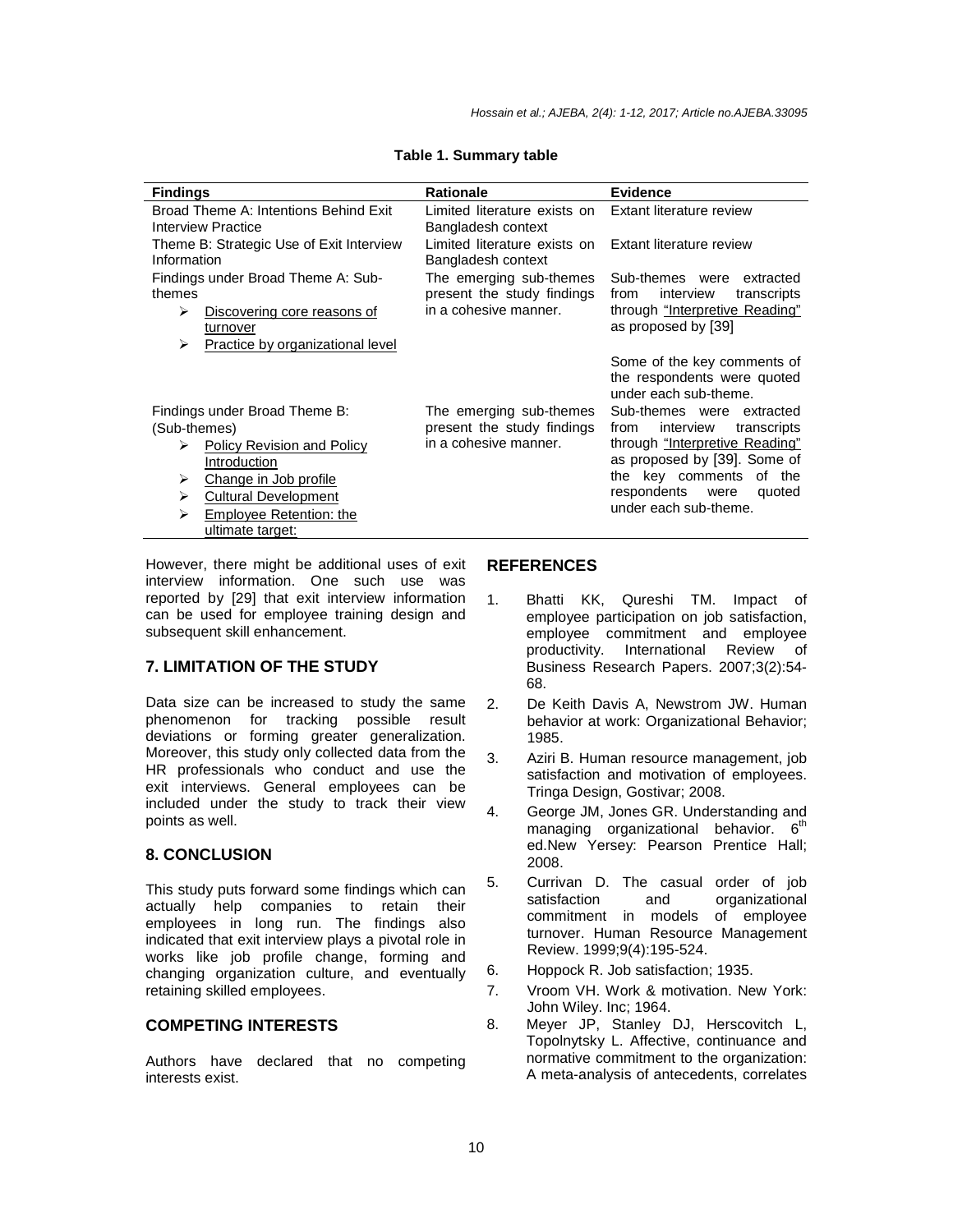and consequences. Journal of Vocational Behavior. 2002;61(1):20-52.

- 9. Lu H, While AE, Barriball KL. Job satisfaction among nurses: A literature review. International Journal of Nursing Studies. 2005;42(2):211-227.
- 10. Kaliski B. Encyclopedia of Business and Finance.2<sup>nd</sup> ed.Detroit: Thompson Gale. 2007;446.
- 11. Mullins J. Management and organizational<br>behavior. 7<sup>th</sup> ed. Essex: Pearson ed. Essex: Pearson Education Limited; 2005.
- 12. Price JL. The study of turnover. Iowa State Press; 1977.
- 13. Flamholtz E. Human resources accounting: Measuring positional replacement costs. Human Resource Management. 1973;12(1):8-16.
- 14. Gordon ME. The dialectics of the exit interview: A fresh look at conversations about organizational disengagement. Management Communication Quarterly. 2011;25(1):59-86.
- 15. Neil M. Exit strategies. ABAJ. 2006;92:22.
- 16. Faragher J. Why staff really leave. Personnel Today. 2008;1:22.
- 17. Bhatnagar J. Talent management strategy of employee engagement in Indian ITES employees: Key to retention. Employee Relations. 2007;29(6):640-663.
- 18. Neal JG. Staff turnover and the academic library. In Foundations in library and information science. (Options for the 80s: Proceedings of the second national conference of the Association of College and Research Libraries). 1982;17(A):99- 106.
- 19. Levin G. Are exit interviews a way out of turnover hell?. Call Center Magazine. 2007;20(1):34-37.
- 20. Kumar R, Garg AK, Jagdale S, Advani JY. Understanding employee cycle through exit interviews: Conceptual framework and case illustration; 2004.
- 21. Bender KA, Heywood JS. Job satisfaction of the highly educated: The role of gender, academic tenure, and earnings. Scottish Journal of Political Economy. 2006; 53(2):253-279.
- 22. Silverman WK, Albano AM, Siebelink BM, Treffers PDA. ADIS-C: Anxiety disorders interview schedule for DSM-IV-child version. Swets Test Publ; 2001.
- 23. Garretson P, Teel KS. The exit interview:<br>Effective tool or meaningless or meaningless

gesture? Journal of Personnel. 1982;59(40):70-77.

- 24. Giacalone RA, Elig TW, Ginexi EM, Bright AJ. The impact of identification and type of separation on measures of satisfaction and missing data in the exit survey process. Military Psychology. 1995; 7(4):235.
- 25. Flamholtz EG, Bullen ML, Hua W. Measuring the ROI of management development: An application of the stochastic rewards valuation model. Journal of Human Resource Costing & Accounting. 2003;7(1):21-40.
- 26. DeMars L. Parting shots: Why the views of departing employees can be the key to higher retention. CFO. 2007;23(2):77.
- 27. Giacalone RA, Knouse SB, Montagliani A. Motivation for and prevention of honest responding in exit interviews and surveys. The Journal of Psychology. 1997; 131(4):438-448.
- 28. Hinrichs JR. Measurement of reasons for resignation of professionals: Questionnaire versus company and consultant exit interviews. Journal of Applied Psychology. 1975;60(4):530.
- 29. Van Wert IG. An evolving view of exit interviews. American Printer. 2004; 233(6):40.
- 30. Hilb M. The standardized exist interview. The Personnel Journal. 1978;57(6):327-8.
- 31. Yourman J. Following up on terminationsan alternative to the exit interview. Personnel. 1965;42(4):51-55.
- 32. Valentine L. Making an informed exit. ABA Banking Journal. 2005;97(10):72.
- 33. Layman M, Farris L, Reiter-Palmon R, Gallagher E, Williams S. Making exit interviews useful to a correctional agency. Corrections Today. 2007;69(2):30- 33.
- 34. Neal JG. The turnover process and the academic library. Advances in Library Administration and Organization. 1984; 1(3):47-71.
- 35. Hutchinson A. Exit interviews: A missed opportunity for the compliance professional. Journal of Health Care Compliance. 2002;58-61.
- 36. Lefkowitz J, Katz ML. Validity of exit interviews. Personnel Psychology. 1969; 22(4):445-455.